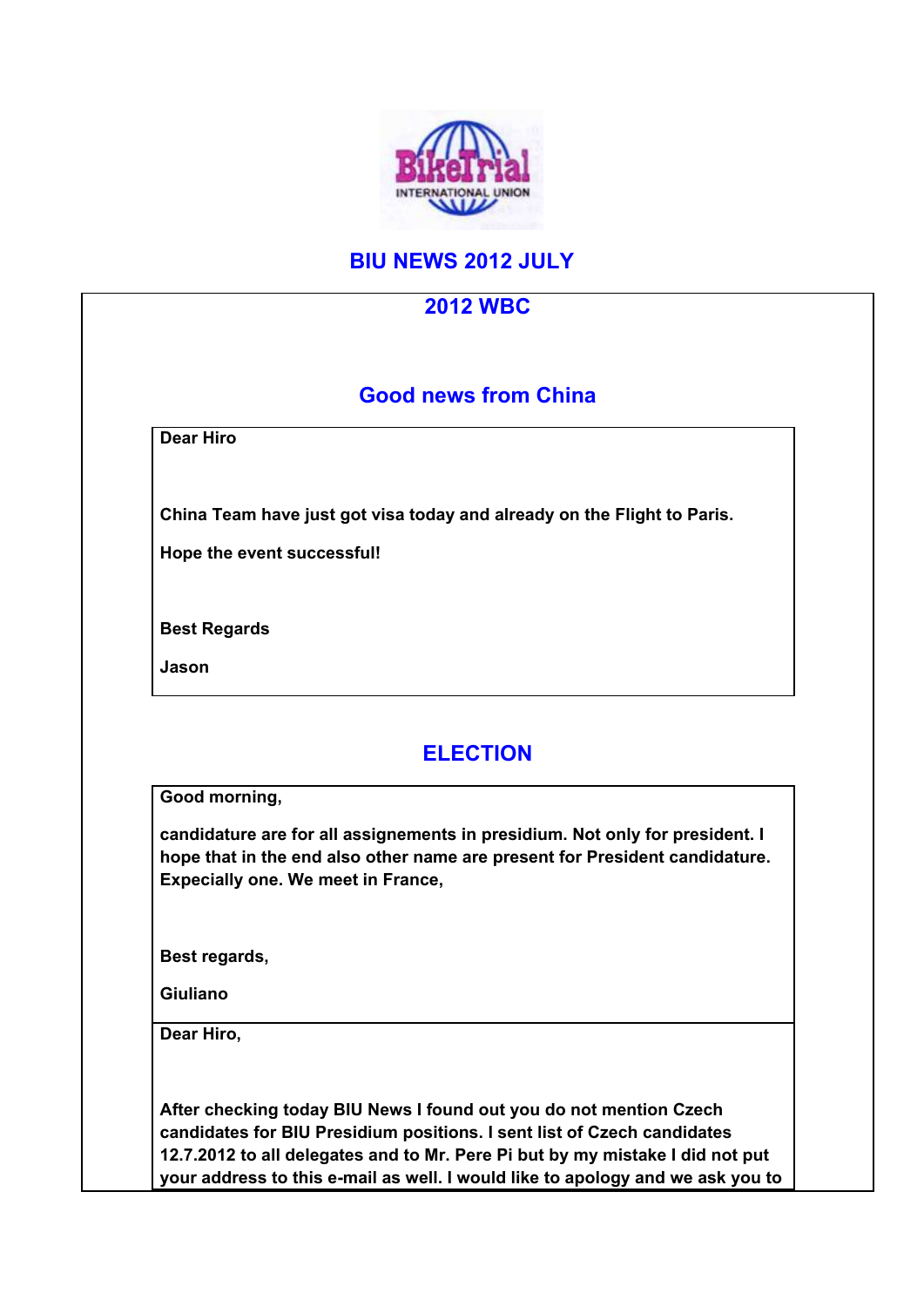**put these names to the candidates list for voting. Enclosed I am forwarding these candidates also to you now. We look forward to seeing you in Sonico. Best regards, Of behalf of the Czech Committee RK Dear Delegates and Biketrial friends, As we received above mail from Czech, the list was changed below. (1) BIU PRESIDENT Hiroshi Hirano – candidate for BIU president Giuliano Gualeni – candidate for the BIU President; or BIU Vice-President positions Libor Musil - candidate for the BIU President or BIU Vice-President positions (2) BIU VIVE PRESIDENT Federico Tarchi – candidate for the BIU Vice-President; or Organization Director; or Technical Committee President positions Radim Kakáč - candidate for the BIU Vice-President or Organization Director positions (3) OTHER POST Massimo Iacoponi – candidate for Organization Director position Roberto Congiu –candidate for Bikers' delegate position Franco Santini – candidate for Financing and Auditing Committee Chairman position Lubomir Janoška - candidate for Financing and Auditing Committee Chairman position David Čep - candidate for the Organization Director position**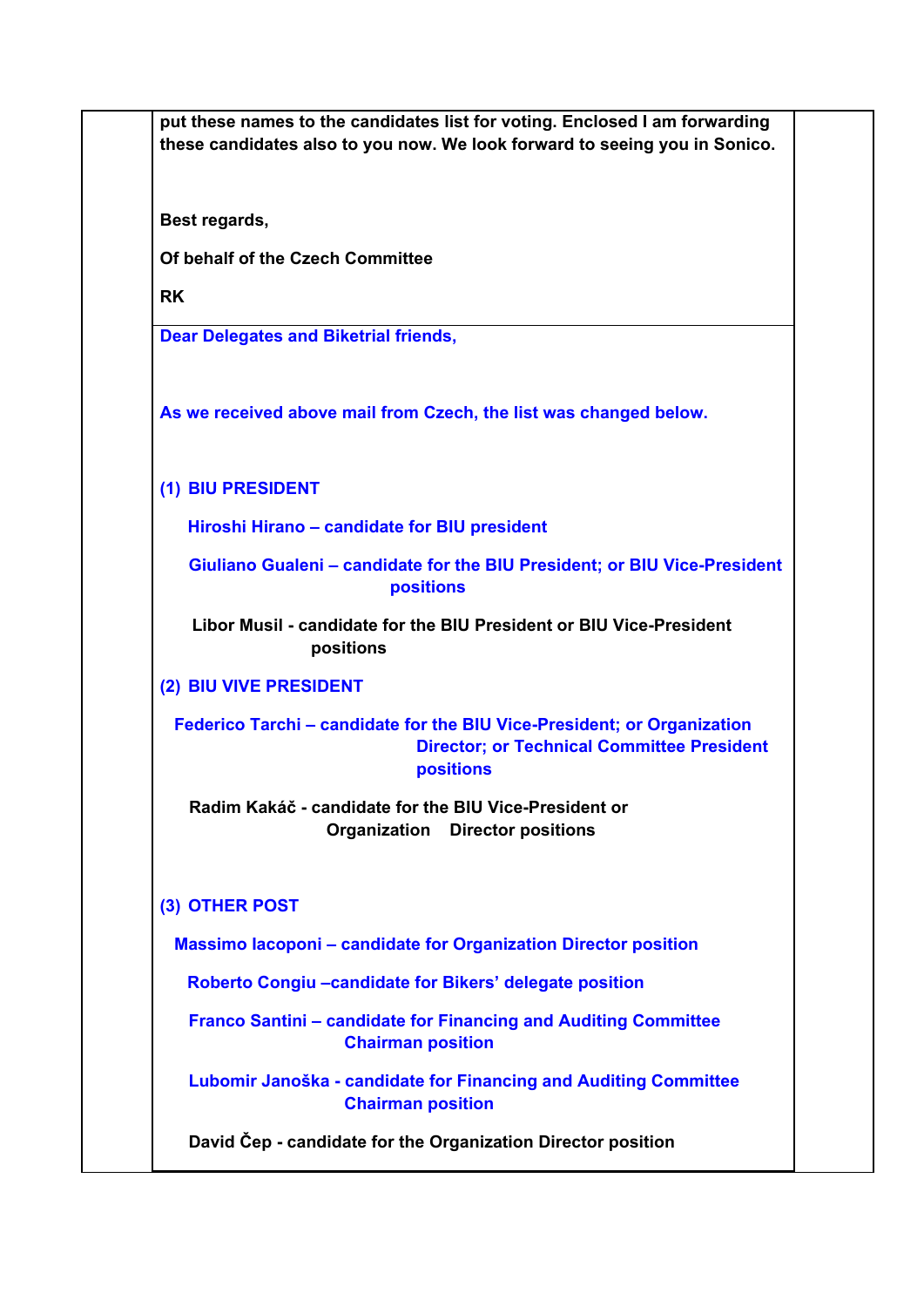**Dear Hiro**

**As I don't don't attend BIU meeting this year, can I vote for the BIU president through a document? Would you tell me how to write the document?**

**Best Regards**

**Jason**

**Dear Jason,**

**I am planning to notify about the election according to the candidate list and will collect the vote by e-mail for the BIU delegates who cannot come to Sonico on 3/August. The term will be from the next Monday to 30/July. Is it okay?**

**Sincerely yours,**

**Hiro**

## **TO DO LIST FOR WBC**

**Dear Hiro,**

**The first round seems in good way... I will arrive on place thursday evening to help organization. I send you the doc "to do list" with according to event program Who bring me BIU flag ... japanese delegate ..??**

**Best regards,**

**Dear Jean-Luc,**

**Thanks for the up dated list. I will check it later. Sorry, but it is too late to ask because Japanese team started their trip to France. Please ask a help to BUE.**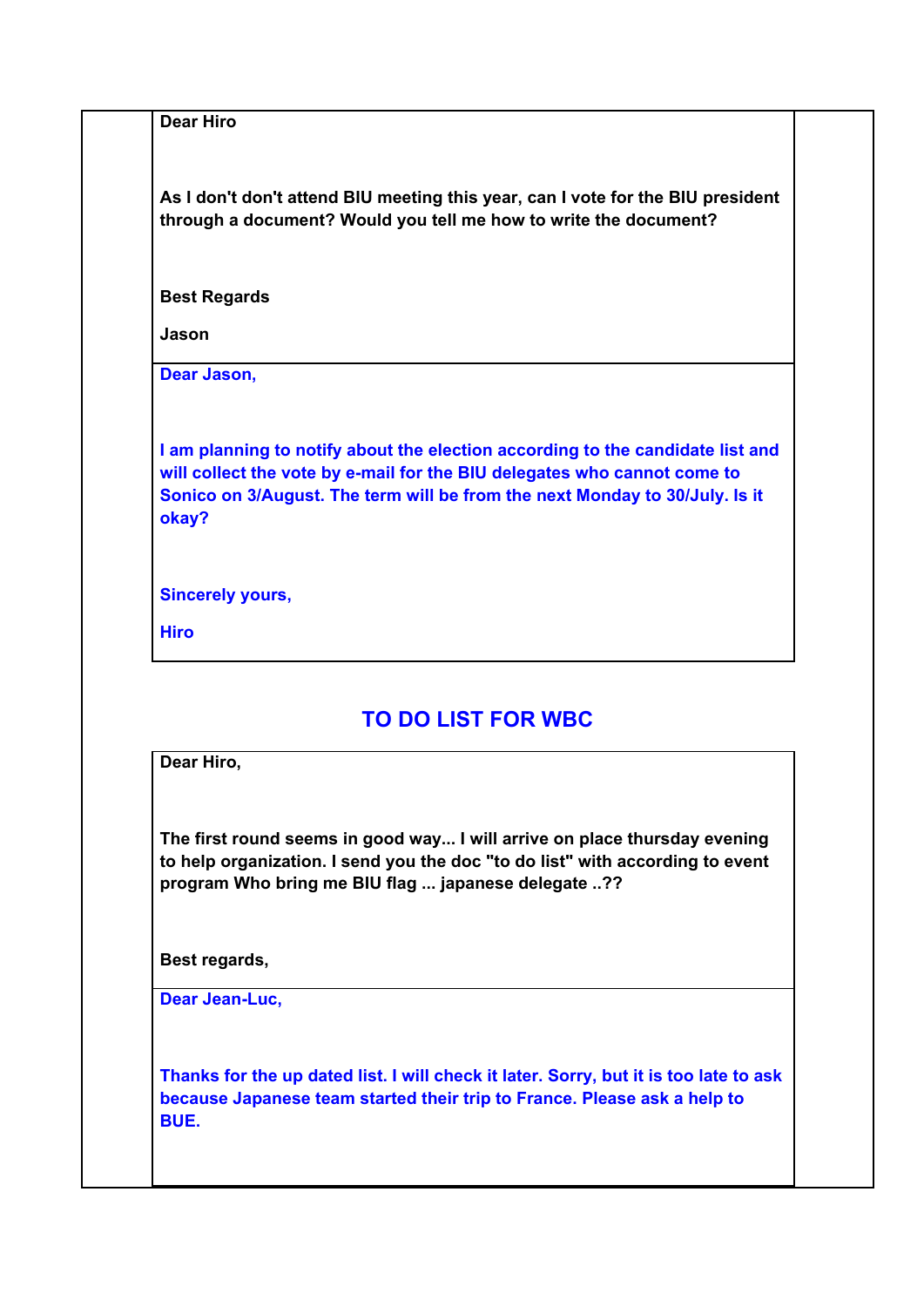**Sincerely yours,**

**Hiro**

**Dear Hiro,**

**OK but about BIU FLAG ..??**

**J-luc**

**I think BUE has a BIU flag.**

**HIro**

**Dear Hiro,**

**please check the new version. Inserted the Press Conference the Thursday.** 

**Giuliano**

**Dear friends.**

**I do agree that something have to be done with the girls category. I'm afraid that we will lose some older girls if we have a strict age limit and force them to ride in a to difficult course for their capacity. Therefore I propose an compromise. Leave the Femina category as it is, with or without a handicap system. Riding 1/3 white, 1/3 green and 1/3 blue sections.** 

**Let the best girls have a new category, (Female Elite), riding all blue sections in the beginning. If they show us that the blue route is to easy for them then we maybe have to make a new route between blue and red in the future.** 

**If you are in top of the Femina with a low score, you will be forced in to the Female Elite, otherwise I think it have to be the riders choice. We don't have to write anything about national competitions, that's up to the national union to decide the categories for that.**

**Sincerely yours**